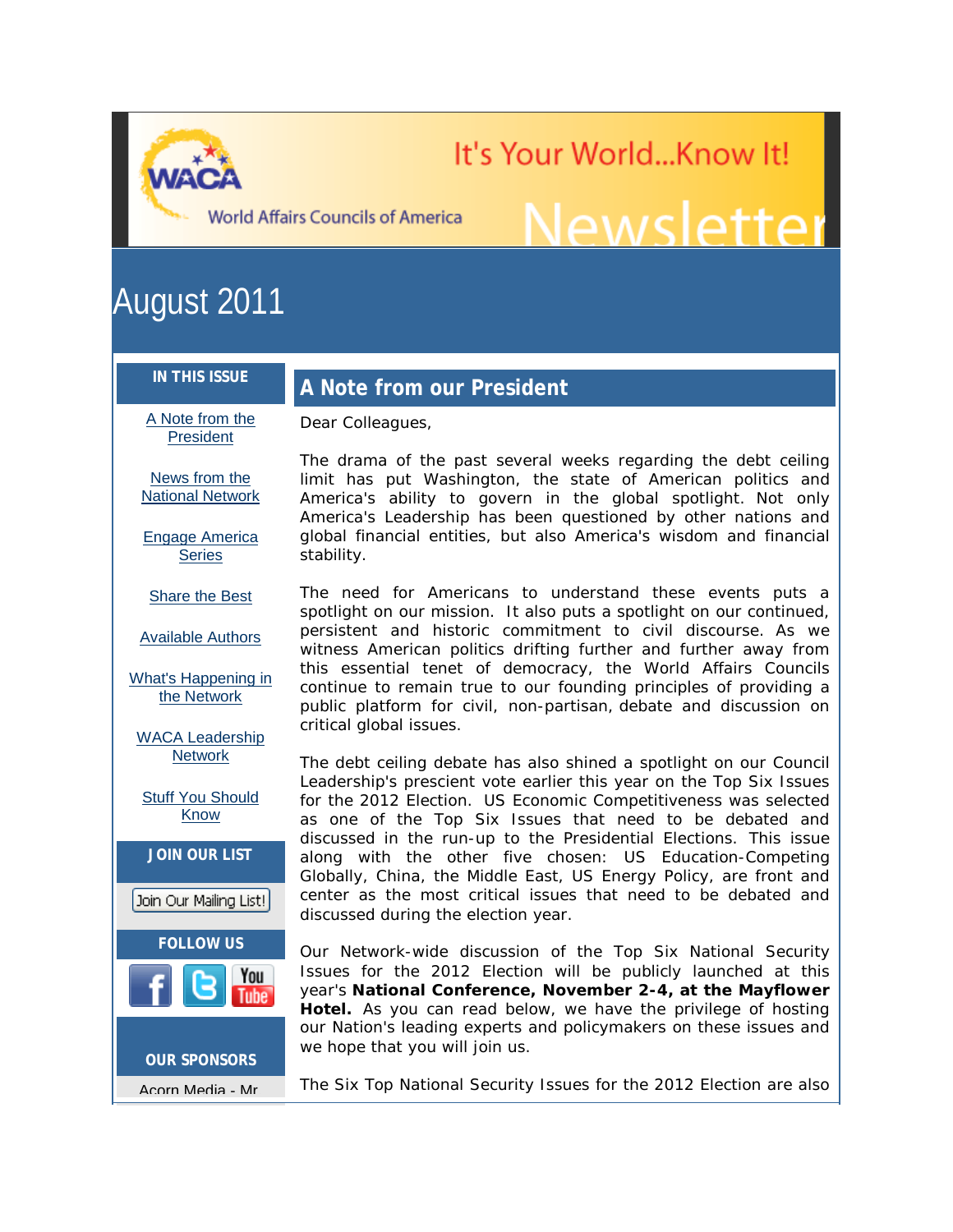Peter Edwards

Akmaaq

Booz Allen Hamilton

[1918 Society](http://r20.rs6.net/tn.jsp?llr=v4lbnzbab&et=1106885626641&s=0&e=001FU0SXDZJbBkGrjcOxvIO_9xBQYBk8-XgiVNco03rwI1mNLbXULRzcahiksLp8yj62mtwod35qTcn1jWuEx5AQTnkT1bdNRI_O7EeXgny3lFh3v1nrUYo51CJN9P2fvSi0IhkynCMBApQWLGIql0G14xgzviDyBUeks7uCw9535MR02MwgZBKm9YlJNdkmxd83JZwXDGyX7nstvooRszwMRNs-AX2I-GmaLpPjqNExJrBEciYhbtOJQ==)  **[Members](http://r20.rs6.net/tn.jsp?llr=v4lbnzbab&et=1106885626641&s=0&e=001FU0SXDZJbBkGrjcOxvIO_9xBQYBk8-XgiVNco03rwI1mNLbXULRzcahiksLp8yj62mtwod35qTcn1jWuEx5AQTnkT1bdNRI_O7EeXgny3lFh3v1nrUYo51CJN9P2fvSi0IhkynCMBApQWLGIql0G14xgzviDyBUeks7uCw9535MR02MwgZBKm9YlJNdkmxd83JZwXDGyX7nstvooRszwMRNs-AX2I-GmaLpPjqNExJrBEciYhbtOJQ==)** 

Chevron

The Claremont Group

El Paso Corporation

**ExxonMobil** 

The Fox Family **Foundation** 

The Gambrinus **Company** 

Goldman Sachs

Hutchins Family Foundation

Merrill Lynch - Mr. Michael Phillip

NATO

Northrop Grumman

Raytheon

Saltzman & Evinch, P.C.

> The Stanley **Foundation**

Strategic Forecasting, Inc.

Thomson Reuters

Turkish Cultural **Foundation** 

VSE Corporation

framing our **2011-2012 Academic WorldQuest Competition.** This is the **10th anniversary** year of Academic WorldQuest. As you will see below all of the materials are available and we look forward to working together with our Councils and our educators across the country to help educate and engage our future global leaders in America's high school on the critical global issues of our times.

The newsletter has much, much more including an excellent article in Share: The Best on Young Professional Programs from Trina Medarev, head of our Jacksonville Council and Uli Decker who runs their Education programs, information on the Taiwan Leadership Mission, and a listing of some of the very exciting activities taking place throughout the network.

It is a privilege to serve as President & CEO of this essential and dynamic network dedicated to civil discourse. We hope you find the information in this newsletter helpful to your efforts across the country and we hope to see you in November for our Annual Membership Meeting, Fall Leadership Meeting and 2011 National Conference.

Sincerely,

Louis my

Dr. Lori E. Murray President & CEO World Affairs Councils of America

# **News from the National Network**

#### **2011 National Conference**

*US National Security: Six Top Issues for the 2012 Elections*

#### **[Register now!](http://r20.rs6.net/tn.jsp?llr=v4lbnzbab&et=1106885626641&s=0&e=001FU0SXDZJbBkGrjcOxvIO_9xBQYBk8-XgiVNco03rwI1mNLbXULRzcahiksLp8yj62mtwod35qTdJfTu7KYSitYDy2Fd6ExGd5yblrQnJ0tZasoxg3jJRGOgzm_hVDGlyMk1vAowxT4fjQFb_N019fA==) Early Bird Special!**

Registration is now open for the **2011 National Conference, US National Security: Six Top Issues for the 2012 Elections**! The Conference will take place **November 2-4, 2011** at the **Mayflower Hotel** in Washington,



DC. Also happening at that time will be our Fall Leadership Meeting for Council CEOs and Staff and our WACA Annual Membership Meeting. This year's conference will launch the year long discussion on the Six Top National Security Issues facing the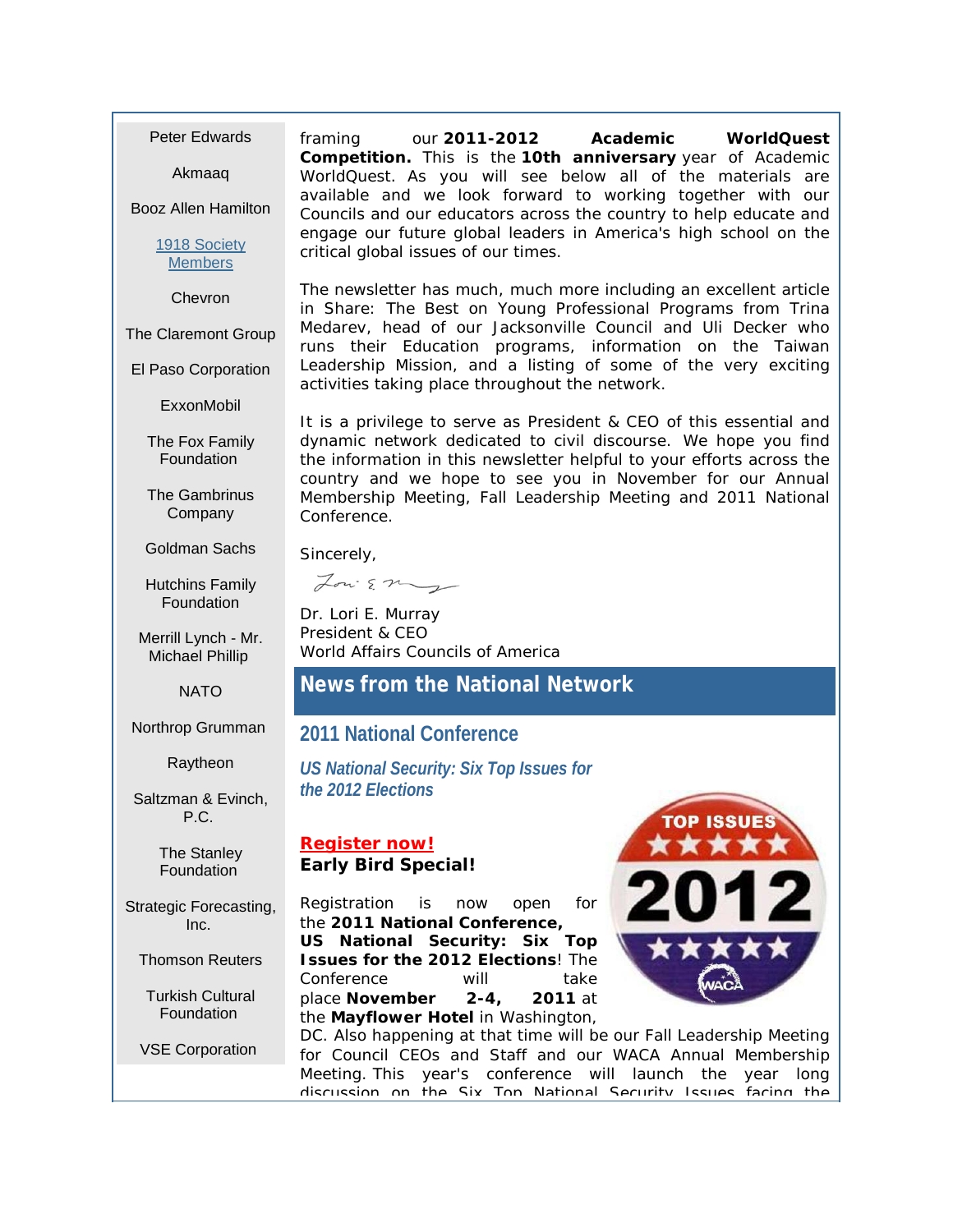United States in the run-up to the 2012 presidential election, which were selected by our council network leadership; **US Education: Competing Globally**, **US Energy Policy**, **Afghanistan/Pakistan**, **US Economic Competitiveness**, the **Middle East**, and **China**.

*Join the Discussion!* Confirmed speakers include: **Gloria Borger**, CNN Chief Political Analyst; **Charlie Cook**, Editor and Publisher of the Cook Political Report; **Doug Foshee**, Chairman, President & CEO of El Paso Coporation; **Ambassador Petr Gandalovic** of the Czech Republic; **Ambassador Marc Grossman**, US Special Envoy to Afghanistan and Pakistan; **Stephen Hadley**, Former National Security Advisor; **General Michael Hayden**, Former Director of the CIA, NSA; **Richard Levin**, President of Yale University; **Bill McInturff**, Partner and co-founder of Public Opinion Strategies; Lead Pollster for McCain 2008; **Ambassador Ronald Neumann**, Former US Ambassador to Afghanistan; **Senator Sam Nunn**, Co-Chairman & CEO, Nuclear Threat Initiative; **Mark Penn**, Worldwide CEO of Burston-Marsteller; Advisor to Senator Hillary Clinton 2008; **Robin Wright**, United States Institute of Peace Senior Fellow; and **Daniel Yergin**, Chairman, Cambridge Energy Research Associates.

## **Academic WorldQuest 2011-2012 Materials Available!**

Join the **Quest!** This year marks the 10th Anniversary of the World Affairs Councils of America's flagship education program for high School Students on global issues, Academic WorldQuest.

**WorldQues** Anniversary!!

This year's categories are: US Education: Competing Globally; US Energy Policy;

US Economic Competitiveness; Middle

East; Afghanistan/Pakistan; China; NATO; UN Millennium Goals: Child Health; Azerbaijan; and Current Events.

**The AWQ Study Guide** is now available! **[More Information](http://r20.rs6.net/tn.jsp?llr=v4lbnzbab&et=1106885626641&s=0&e=001FU0SXDZJbBkGrjcOxvIO_9xBQYBk8-XgiVNco03rwI1mNLbXULRzcahiksLp8yj62mtwod35qTcn1jWuEx5AQTnkT1bdNRI_O7EeXgny3lFh3v1nrUYo51CJN9P2fvSi0IhkynCMBApQWLGIql0G14xgzviDyBUeks7uCw9535MR02MwgZBKm1gHVFMHAq3RCNZG4dFvT_2-uCL_Cr0N1sLyFaSKjmpas72QMuI45jh9JKIgesEf13qqF2gJntZ9xNZS5SSAohCYF6dry9pfRDj87LiB8hYK)**

# **Taiwan Leadership Mission**

The **World Affairs Councils of America** is pleased to announce that**The Taipei Economic and Cultural Representative Office** has offered to host a Leadership Mission to Taiwan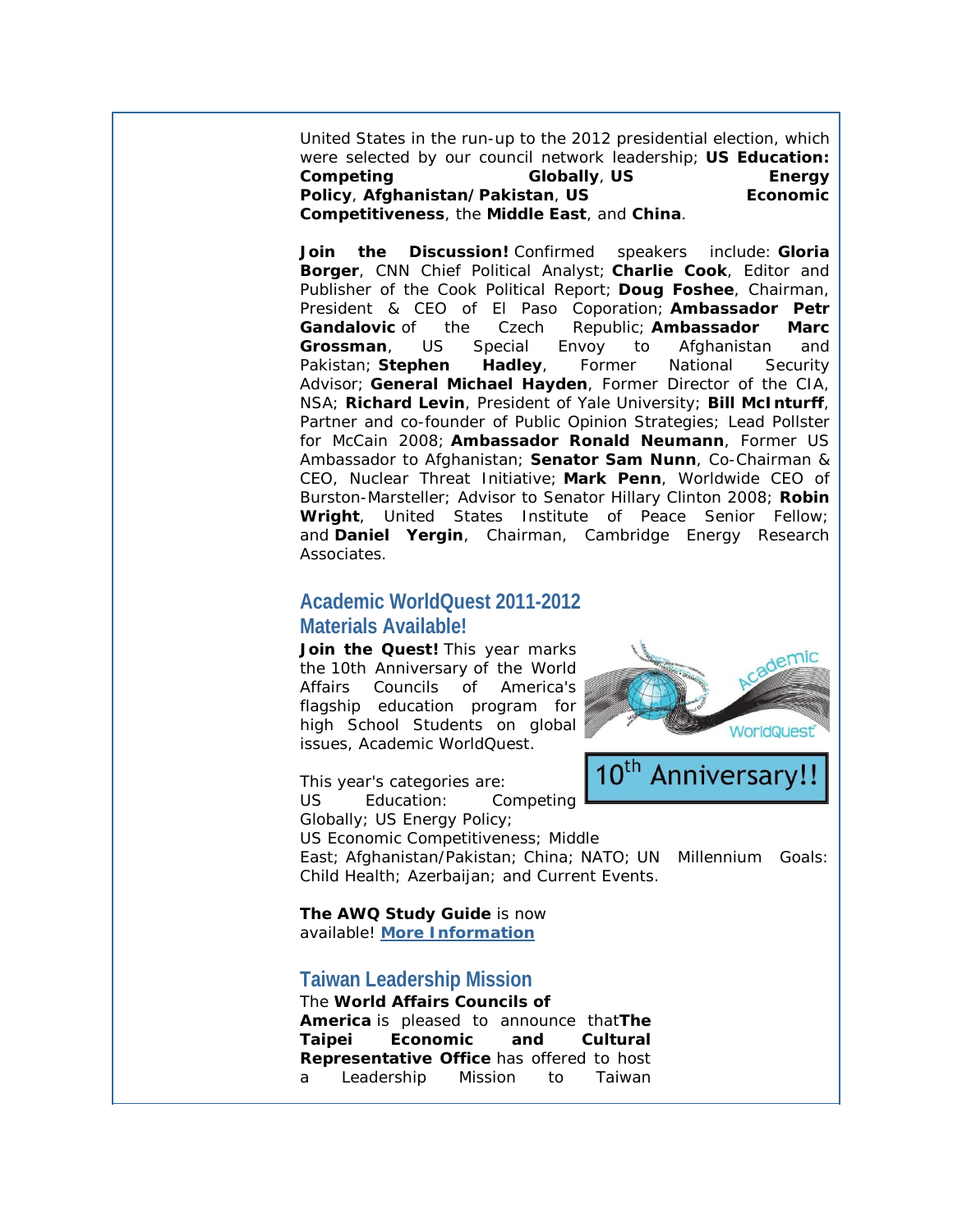from **October 5-11, 2011**. We are currently accepting applications for participants. The deadline to apply is**Friday, August 5, 2011**. **[More information.](http://r20.rs6.net/tn.jsp?llr=v4lbnzbab&et=1106885626641&s=0&e=001FU0SXDZJbBkGrjcOxvIO_9xBQYBk8-XgiVNco03rwI1mNLbXULRzcahiksLp8yj62mtwod35qTcn1jWuEx5AQTnkT1bdNRI_O7EeXgny3lFh3v1nrUYo52SkpoinoWmpiA6A9da-I1Pi2J-vYBhp7QyJYFbmcLM6jCCSRWON83G23U9uRmiC6tftTHKSCc1YJsLvKC547Dh2yQBRo6afGQ==)**

#### **1918 Society**

We are excited to announce that we have renamed the Chairman's Circle the **[1918 Society](http://r20.rs6.net/tn.jsp?llr=v4lbnzbab&et=1106885626641&s=0&e=001FU0SXDZJbBkGrjcOxvIO_9xBQYBk8-XgiVNco03rwI1mNLbXULRzcahiksLp8yj62mtwod35qTcn1jWuEx5AQTnkT1bdNRI_O7EeXgny3lFh3v1nrUYo51CJN9P2fvSi0IhkynCMBApQWLGIql0G14xgzviDyBUeks7uCw9535MR02MwgZBKm9YlJNdkmxd83JZwXDGyX7nstvooRszwMRNs-AX2I-GmaLpPjqNExJrBEciYhbtOJQ==)**, and will be launching it this season with a new focus and benefits that we will be sharing with you soon.



The name "1918 Society" recalls the founding of the World Affairs Councils Network and the importance of its mission. In 1918, during the aftermath of World War I, the Foreign Policy Association and the World Affairs Councils joined forces to nurture grassroots citizen involvement in international affairs. At that time, as America was assuming an unprecedented leadership role in world affairs, American citizens were becoming aware of events on an international level to a degree previously unknown. Renaming this program serves to refocus on our commitment to our timeless mission of educating, inspiring and engaging Americans in international affairs and the critical global issues of our times.

#### **Welcome to our New Council**

We are pleased to welcome **International Council** the **International Council of Central Florida** to the World of Central Florida Affairs Councils Network! **[Click](http://r20.rs6.net/tn.jsp?llr=v4lbnzbab&et=1106885626641&s=0&e=001FU0SXDZJbBkGrjcOxvIO_9xBQYBk8-XgiVNco03rwI1mNLbXULRzcahiksLp8yj62mtwod35qTde_bjH_VDqQFGRG-suIAo5e0WtpbWMu50=)  [here](http://r20.rs6.net/tn.jsp?llr=v4lbnzbab&et=1106885626641&s=0&e=001FU0SXDZJbBkGrjcOxvIO_9xBQYBk8-XgiVNco03rwI1mNLbXULRzcahiksLp8yj62mtwod35qTde_bjH_VDqQFGRG-suIAo5e0WtpbWMu50=)** to find out more information about our newest council.

## **New Website Design**

Having trouble accessing our new website? Make sure to type in the new url: [www.worldaffairscouncils.org.](http://r20.rs6.net/tn.jsp?llr=v4lbnzbab&et=1106885626641&s=0&e=001FU0SXDZJbBkGrjcOxvIO_9xBQYBk8-XgiVNco03rwI1mNLbXULRzcahiksLp8yj62mtwod35qTcn1jWuEx5AQTnkT1bdNRI_O7EeXgny3lEHBwF91f6RuA==) Visit us online to learn more information about the World Affairs Councils Network!

*Engage America* **Series**

## **Now Showing:** *Before the Killing Begins: The Politics of Mass Violence*

The **World Affairs Councils of America** is pleased to join again The Politics of with the **Stanley Foundation** to

provide to the WACA network a complimentary Now Showing event-in-a-box tool kit. Now Showing Before the Killing Begins: The Politics of Mass Violence considers how early preventive strategies by governments and the international community should build much-needed capacities within countries, and make it harder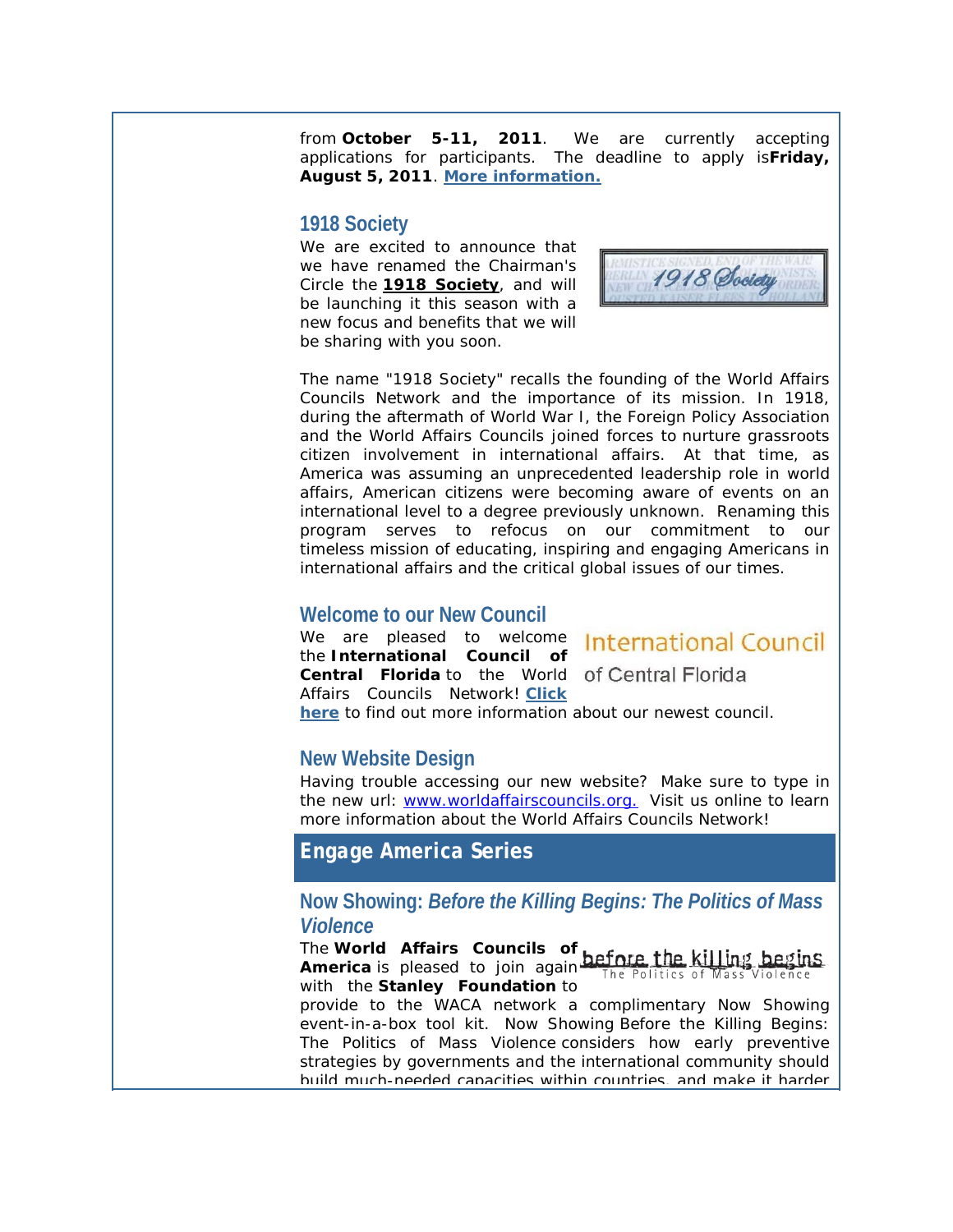for leaders to resort to violence. It aims to encourage discussion of how future efforts might better protect populations under threat, giving new meaning to never again.

To sign up now and receive your complimentary event-in-a-box tool kit, go to [www.stanleyfoundation.org/nowshowing.](http://r20.rs6.net/tn.jsp?llr=v4lbnzbab&et=1106885626641&s=0&e=001FU0SXDZJbBkGrjcOxvIO_9xBQYBk8-XgiVNco03rwI1mNLbXULRzcahiksLp8yj62mtwod35qTd7nWVTwz8njW8SFzOIqCadySrNR60c_OZ2gURpqWlzbsFWt59mPpBO)

## **Iran Study Group: Read Barry Blechman's op-ed piece on his visits to the World Affairs Councils**

This Spring, WACA partnered with the Stimson Center on a WACA Engage America speaker tour addressing the work of the Iran Study Group. Barry Blechman, co-founder of the Stimson Center and the featured speaker on the tour, recently wrote an op-ed piece about his visits to World Affairs Councils across the country.

#### *Common Sense on Iran* by Barry Blechman The Hill, July 14, 2011

I recently visited 12 American cities - from Anchorage to Colorado Springs to Charleston - to discuss Iran and the effort to stop its nuclear weapons program. I may not have drawn crowds as large as Lady Gaga's, but I did engage thousands of citizens directly or through local media. It was refreshing to be able to discuss the issue free from the political implications that color similar Washington conversations. Americans, I discovered, have a lot more common sense about our options than many Washington politicians. [Click here](http://r20.rs6.net/tn.jsp?llr=v4lbnzbab&et=1106885626641&s=0&e=001FU0SXDZJbBkGrjcOxvIO_9xBQYBk8-XgiVNco03rwI1mNLbXULRzcahiksLp8yj62mtwod35qTcn1jWuEx5AQTnkT1bdNRI_O7EeXgny3lFh3v1nrUYo52SkpoinoWmpiA6A9da-I1OD9ff85LxadHZ7OIXbEUItGNOR8cAI4gy4Q0Sx_ts46Q==) to read the full article.

## **Share: The Best**

This column features a guest short essay from a Council CEO on a range of best practices topics, in an effort to help strengthen our council network and more broadly share our network expertise. Please feel free to contact the author directly with any further questions. This month's topic addresses Young Professionals and describes how the World Affairs Council of Jacksonville has been able to attract Young Professionals to the organization.

# *Connecting and Enlightening - Young Professionals*

**By Trina Medarev, Executive Director, World Affairs Council of Jacksonville and Uli Decker, Director of Education and Community Outreach**

The Young Professionals (YPs) of the World Affairs Council of Jacksonville formed in 2008 to provide an opportunity for individuals between the ages of 21 and 40 to develop a greater understanding of the world while connecting with others who share an interest in international affairs and the globalization of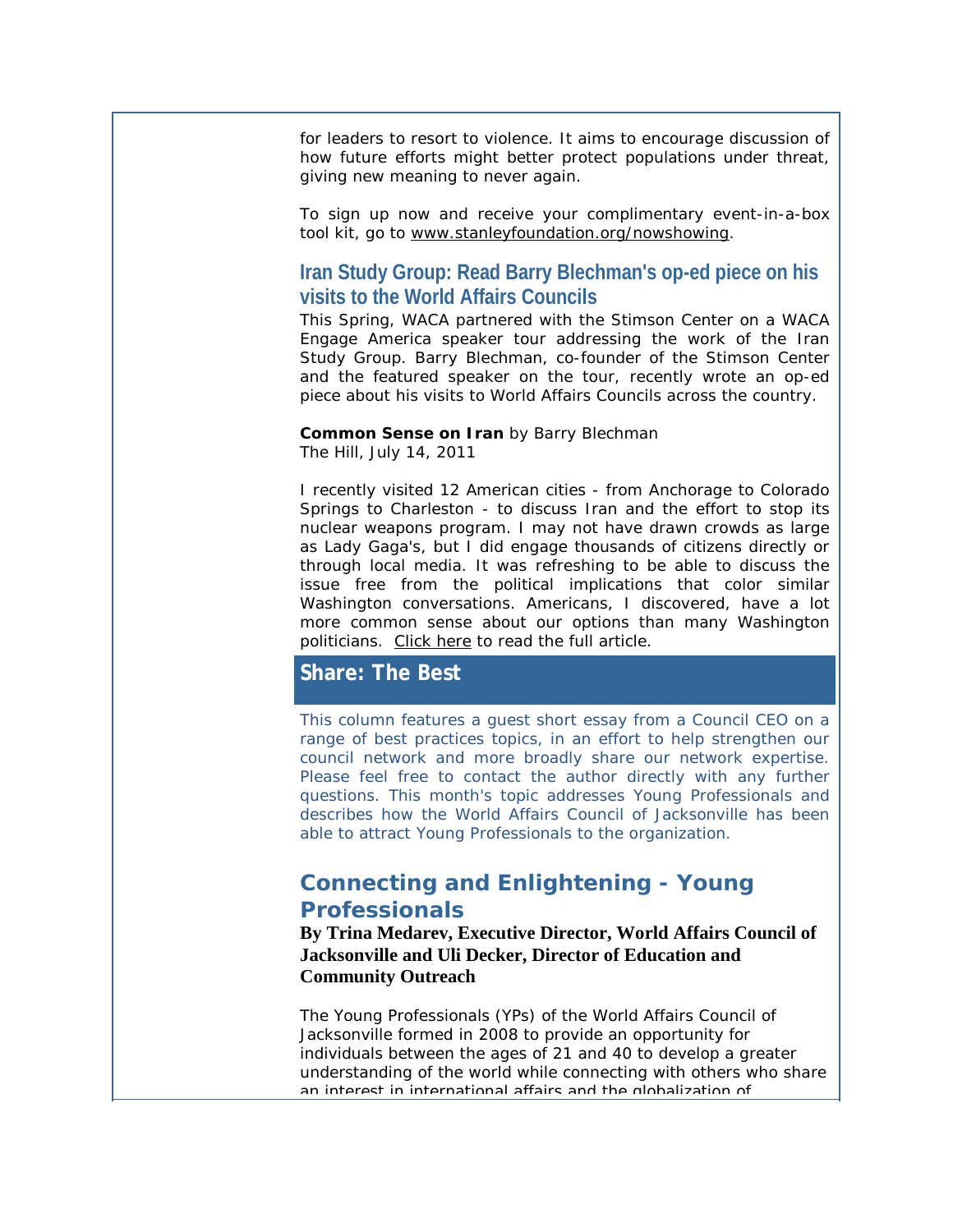Northeast Florida.

Particularly over the last two years, the Council's YP membership has grown significantly and now includes 110 members (about 12% of the Jacksonville Council's membership.)

**Guidance and Governance** -A key component of our YP initiative is connecting the YPs to our Board of Directors. We do so by offering a yearly Mentor Program and hosting Global Exchanges, which bring together leaders of today and tomorrow. To ensure that YP interests are represented appropriately within the organization's leadership, two YP delegates serve on the Council's Board of Directors. Additionally, the creation of a YP Committee has encouraged YP members to take ownership and to initiate new ideas for YP programming.

**Community Partners** - Partnering with other YP organizations has proven to be both inspirational and educational. One of the YP signature programs, Global Exchange, where YP members meet and interact with visiting leaders from abroad, is hosted in partnership with GlobalJax, under the auspice of the Department of State's International Visitor Leadership Program.

**Sponsor Support** - Another important element has been identifying and engaging a YP corporate sponsor. Our goal was to find a company with global vision, supporting community involvement and continuing education of its employees. In 2009, we found the right fit with Deutsche Bank. We continue to strengthen this partnership by offering on-site information sessions about the Council and hosting special events tailored to corporate interests. Also, to foster continued participation, a Deutsche Bank YP serves on the YP Committee.

**Adding Variety** - Networking opportunities are an important reason for individuals to join the YP group. While we offer a variety of programs for professional and personal development, we take care to include a social element to each event. Maintaining the interest and commitment of the YP demographic is a challenging undertaking with many other local YP groups vying for their attention. To keep our offerings timely, unique and impactful, we frequently explore new partnerships and eclectic venues such as the Cummer Museum of Art & Gardens, the Federal Reserve Bank and the FBI building.

**TAKE AWAY:** The synergy between the YPs, the Board and the Council membership at large has been critical. This breadth of experience and community leadership strengthens the YP initiative while the YPs bring vitality and a broader, more diverse membership base to the organization.

**Annual YP Offerings include:**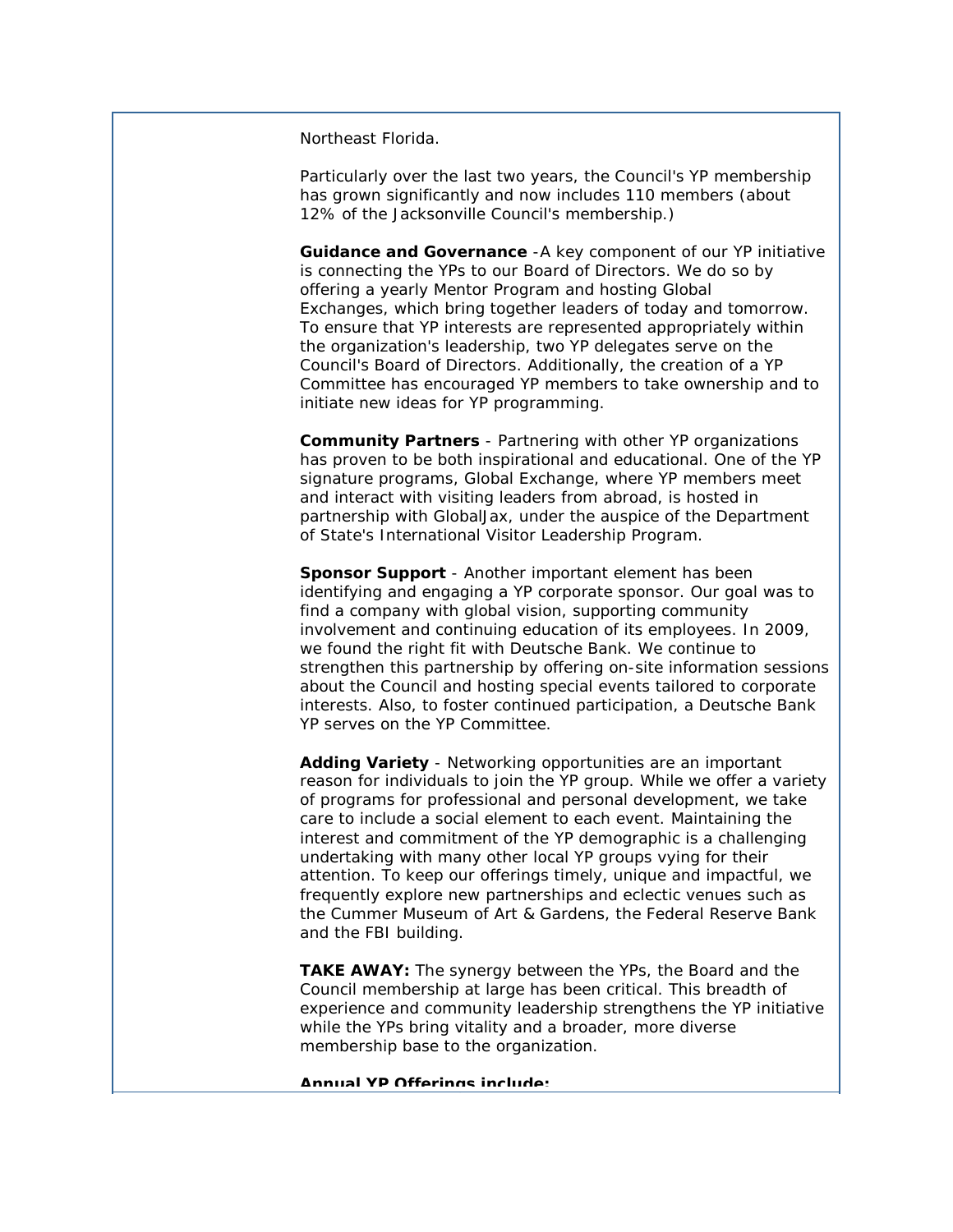- **[Global Exchanges](http://r20.rs6.net/tn.jsp?llr=v4lbnzbab&et=1106885626641&s=0&e=001FU0SXDZJbBkGrjcOxvIO_9xBQYBk8-XgiVNco03rwI1mNLbXULRzcahiksLp8yj62mtwod35qTcn1jWuEx5AQTnkT1bdNRI_XPsT2ZulqdAiOfHaAiOcAlbKti59PhOjGggK2kFofuEOmw3sZ9-USq2GUSOZ_LbH5MJDBMnRgIsdEqgEDDE_aA==)** are unique opportunities for Council YP members to engage in round-table discussions with visiting leaders from abroad. These cross-cultural exchanges are co-hosted with our partner GlobalJax and examine topics such as: leadership and ethics; culture and society; and government and foreign policy. Board members of the Jacksonville Council and GlobalJax are invited to these events and serve as facilitators of discussions.
- **[International Trivia](http://r20.rs6.net/tn.jsp?llr=v4lbnzbab&et=1106885626641&s=0&e=001FU0SXDZJbBkGrjcOxvIO_9xBQYBk8-XgiVNco03rwI1mNLbXULRzcahiksLp8yj62mtwod35qTcn1jWuEx5AQTnkT1bdNRI_XPsT2ZulqdAiOfHaAiOcAlbKti59PhOjGggK2kFofuE7SHG3v34c-Y-C0ipbbWEp83s7aefRs2zOS0QtJs5usQ==)** Nights are held at least twice a year and are sponsored by a local restaurant. Teams of four compete, testing their knowledge of world affairs while networking with other YPs. The winning team receives a prize and is highlighted in the Council's monthly newsletter and Facebook page.
- **[Social Fusion](http://r20.rs6.net/tn.jsp?llr=v4lbnzbab&et=1106885626641&s=0&e=001FU0SXDZJbBkGrjcOxvIO_9xBQYBk8-XgiVNco03rwI1mNLbXULRzcahiksLp8yj62mtwod35qTcn1jWuEx5AQTnkT1bdNRI_XPsT2ZulqdAiOfHaAiOcAlbKti59PhOjGggK2kFofuGxYLGjwSBEazVn9dUYNAPxt2qR4oGRHQw=)** events are periodically hosted and combine networking, education and entertainment in an informal setting. We partner with various local YP groups (i.e. The Crew from HabiJax) and organize happy hours, film screenings and guest speaker presentations.
- **The YP Mentor Program** partners selected YP members with individuals from our Board and Advisory Board to promote an exchange of wisdom and interest. YP members must submit an application consisting of education and career history, as well as personal references and future goals. Once accepted into the program, YPs have the option to be paired with a mentor in a similar or different profession.

#### **Special YP Events 2010-2011:**

- An Evening with Dr. Reuben E.Brigety, II U.S. Deputy Assistant Secretary of State, hosted by The Federal Bureau of Investigations in appreciation of our Young Professional Corporate Sponsor, Deutsche Bank
- "State of the Middle East an Evening of Dialogue with Deputy Consul of Israel Paul Hirschson" -special pre-event reception co-hosted by the Young Steering Committee of the Jacksonville Jewish Federation

*Contributed by Trina Medarev, Executive Director, World Affairs Council of Jacksonville, and Uli Decker, Director of Education and Community Outreach, World Affairs Council of Jacksonville [\(www.worldaffairscounciljax.org\)](http://r20.rs6.net/tn.jsp?llr=v4lbnzbab&et=1106885626641&s=0&e=001FU0SXDZJbBkGrjcOxvIO_9xBQYBk8-XgiVNco03rwI1mNLbXULRzcahiksLp8yj62mtwod35qTcn1jWuEx5AQTnkT1bdNRI_XPsT2ZulqdCGx4fHAMkhbA==). They can be reached at 904- 280-8162* 

*or [trina@worldaffairscounciljax.orgo](mailto:trina@worldaffairscounciljax.org)r [uli@worldaffairscounciljax.or](mailto:uli@worldaffairscounciljax.org) [g.](mailto:uli@worldaffairscounciljax.org)*

**Available Authors**

Working with the publishing houses. WACA has prepared a listing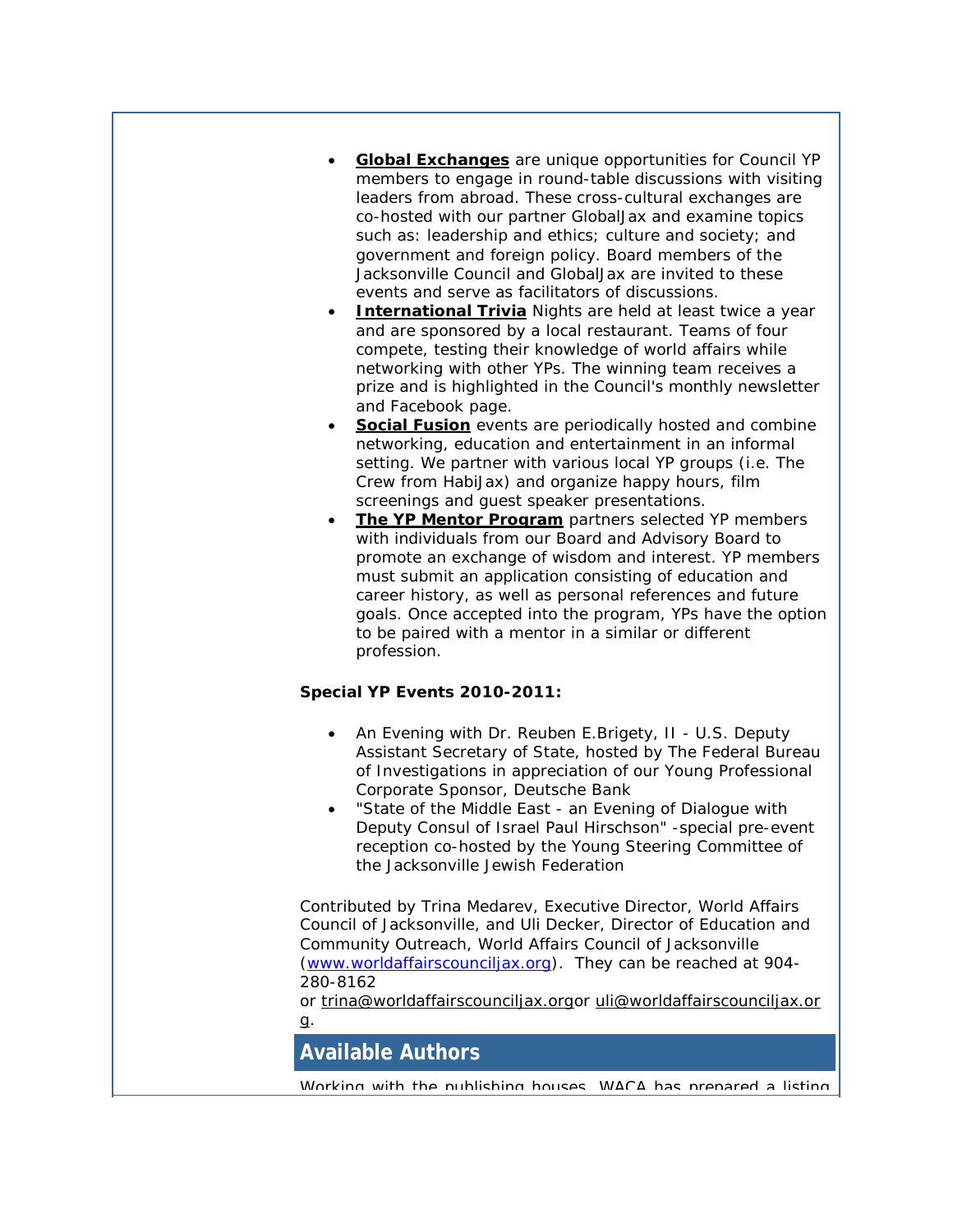of authors who are available to receive invitations from World Affairs Councils around the country.

We have specifically highlighted authors who can speak to one of the Six Top National Security Issues voted on by our Council Leaders. These authors will help us in our effort to conduct a national conversation and debate on these six top issues in the run up to the 2012 elections. We also have a listing of authors who can speak on other foreign policy topics under General Interest.

To access the listing, go to our **[homepage,](http://r20.rs6.net/tn.jsp?llr=v4lbnzbab&et=1106885626641&s=0&e=001FU0SXDZJbBkGrjcOxvIO_9xBQYBk8-XgiVNco03rwI1mNLbXULRzcahiksLp8yj62mtwod35qTcn1jWuEx5AQTnkT1bdNRI_O7EeXgny3lH0oj8g9Nexsw==)**then click onWACA Leadership Network. Once logged in, click on "Available Authors"

## **What's Happening in the Network**

The following updates from around the network include programs you can attend, participate in virtually, get ideas about speakers, or model format. We encourage you, as you read through the programs, to followup with the sponsoring council for more information.

# **Philadelphia**

**[The World Affairs Council](http://r20.rs6.net/tn.jsp?llr=v4lbnzbab&et=1106885626641&s=0&e=001FU0SXDZJbBkGrjcOxvIO_9xBQYBk8-XgiVNco03rwI1mNLbXULRzcahiksLp8yj62mtwod35qTdvK7wINLTAXfiQtVIYhna3s1_0QQdZmd1KMdmBqCMApt2lBU4qIGELeLcZKOd7qD5mJewrrGpToc9vdpMoc28O)  [of Philadelphia](http://r20.rs6.net/tn.jsp?llr=v4lbnzbab&et=1106885626641&s=0&e=001FU0SXDZJbBkGrjcOxvIO_9xBQYBk8-XgiVNco03rwI1mNLbXULRzcahiksLp8yj62mtwod35qTdvK7wINLTAXfiQtVIYhna3s1_0QQdZmd1KMdmBqCMApt2lBU4qIGELeLcZKOd7qD5mJewrrGpToc9vdpMoc28O)**would like to highlight two upcoming *Travel The World* tours:



- February 20-March 6, 2012 **Inside Sri Lanka with optional tour to Southern India:** Join acclaimed lecturer, **Dr. Donald Stadtner** as he travels to a country that has been off the radar for far too long. Special meetings and briefings featured. \$5,290 plus airfare. Extend the trip to Southern India.
- March 10-25, 2012 **Inside India with optional tour to Southern India: Dr. Donald Stadtner** will also join Council travelers in a tour of Northern India with Southern India offered as an option. \$5,990 plus airfare.

For more information, please visit [www.wacphila.org.](http://r20.rs6.net/tn.jsp?llr=v4lbnzbab&et=1106885626641&s=0&e=001FU0SXDZJbBkGrjcOxvIO_9xBQYBk8-XgiVNco03rwI1mNLbXULRzcahiksLp8yj62mtwod35qTdvK7wINLTAXWbK3G5Jwr8N) 

## **Dallas/Ft. Worth**

**[The World Affairs Council of Dallas/Ft.](http://r20.rs6.net/tn.jsp?llr=v4lbnzbab&et=1106885626641&s=0&e=001FU0SXDZJbBkGrjcOxvIO_9xBQYBk8-XgiVNco03rwI1mNLbXULRzcahiksLp8yj62mtwod35qTdp3ZQmCgk-4Ef2ca8DklCd2s160FBH6tlKdqeUVqLtGfH0z6XfOWJY)  [Worth](http://r20.rs6.net/tn.jsp?llr=v4lbnzbab&et=1106885626641&s=0&e=001FU0SXDZJbBkGrjcOxvIO_9xBQYBk8-XgiVNco03rwI1mNLbXULRzcahiksLp8yj62mtwod35qTdp3ZQmCgk-4Ef2ca8DklCd2s160FBH6tlKdqeUVqLtGfH0z6XfOWJY)**, in partnership with The Economist, would like to invite all those interested to its monthly online audiocast entitled Global I.Q. This month's topic is **Growing Potential in the Middle East Following Unrest**,



featuring **David Butter, Middle East Regional Director for the Economist Intelligence Unit**.The wave of political activism that started in southern Tunisia in December 2010 has now reached all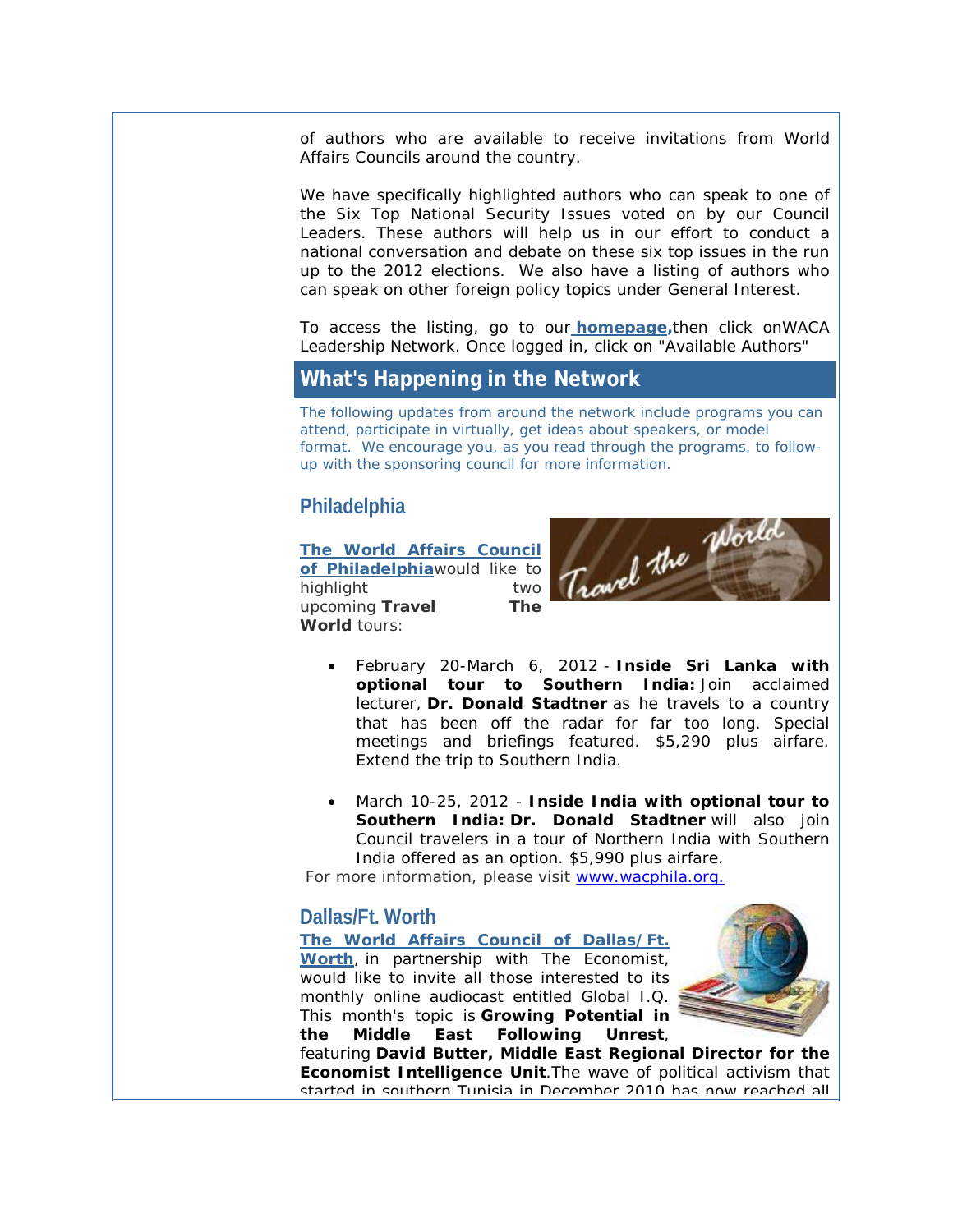parts of the Arab world, from Morocco in the west to Oman in the east. The fate of these popular uprisings remains in the balance, but it is already clear that they have produced the most dramatic changes in the region since the end of the colonial era in the middle of the 20th century. Will these developments result in positive or negative outcomes for the region? [Register](http://r20.rs6.net/tn.jsp?llr=v4lbnzbab&et=1106885626641&s=0&e=001FU0SXDZJbBkGrjcOxvIO_9xBQYBk8-XgiVNco03rwI1mNLbXULRzcZNY3Q1cetyEq3OWESeVi1JIASxduztOLogYCVI-ZnPelTfYWtDnvv93VZ5nFG8gKDvoj4IeUUR96jR_uTEgE3U=)  [now.](http://r20.rs6.net/tn.jsp?llr=v4lbnzbab&et=1106885626641&s=0&e=001FU0SXDZJbBkGrjcOxvIO_9xBQYBk8-XgiVNco03rwI1mNLbXULRzcZNY3Q1cetyEq3OWESeVi1JIASxduztOLogYCVI-ZnPelTfYWtDnvv93VZ5nFG8gKDvoj4IeUUR96jR_uTEgE3U=) Sponsored by Jones Day and Texas Capital Bank.

## **Hilton Head**

The **[World Affairs Council of Hilton](http://r20.rs6.net/tn.jsp?llr=v4lbnzbab&et=1106885626641&s=0&e=001FU0SXDZJbBkGrjcOxvIO_9xBQYBk8-XgiVNco03rwI1mNLbXULRzcahiksLp8yj6TP6254zw2W0poKowR80UXW5sXoPrGxnUXbQwgXo-PwTt4Vl8SHs1kg==)  [Head](http://r20.rs6.net/tn.jsp?llr=v4lbnzbab&et=1106885626641&s=0&e=001FU0SXDZJbBkGrjcOxvIO_9xBQYBk8-XgiVNco03rwI1mNLbXULRzcahiksLp8yj6TP6254zw2W0poKowR80UXW5sXoPrGxnUXbQwgXo-PwTt4Vl8SHs1kg==)** is pleased to announce its **Fall Forum 2011: Islam**, a discussion group for members. This forum will focus on three dimensions of Islam: religion, history and politics.



#### **Dates and topics:**

**October 11 or 12** - The religious

background of Islam including the five pillars and the Sunni/Shia split.

**November 8 or 9** - An historical perspective of Islam during the Western colonial Period in the Middle East, North Africa and Southeast Asia.

**December 6 or 7** - The politics of Islam in today's world and its implications for US foreign policy.

For more information, visit [www.wachh.org.](http://r20.rs6.net/tn.jsp?llr=v4lbnzbab&et=1106885626641&s=0&e=001FU0SXDZJbBkGrjcOxvIO_9xBQYBk8-XgiVNco03rwI1mNLbXULRzcahiksLp8yj62mtwod35qTf8H1asDiZw1fYxDDQZKwhM) 

#### **Harrisburg**

This July, teachers from the **[World Affairs](http://r20.rs6.net/tn.jsp?llr=v4lbnzbab&et=1106885626641&s=0&e=001FU0SXDZJbBkGrjcOxvIO_9xBQYBk8-XgiVNco03rwI1mNLbXULRzcahiksLp8yj62mtwod35qTeR29CLR6NxiUS410DSsihWYhCkXOMQPrw=)  [Council of Harrisburg](http://r20.rs6.net/tn.jsp?llr=v4lbnzbab&et=1106885626641&s=0&e=001FU0SXDZJbBkGrjcOxvIO_9xBQYBk8-XgiVNco03rwI1mNLbXULRzcahiksLp8yj62mtwod35qTeR29CLR6NxiUS410DSsihWYhCkXOMQPrw=)** who participated in the "Spotlight Turkey" Study Tour appeared on "Life Esteem", a tv program broadcast throughout the PA. capital region, to discuss their travel experiences. Check out the blog on our website written by one of the teachers at [www.wacharrisburg.org.](http://r20.rs6.net/tn.jsp?llr=v4lbnzbab&et=1106885626641&s=0&e=001FU0SXDZJbBkGrjcOxvIO_9xBQYBk8-XgiVNco03rwI1mNLbXULRzcahiksLp8yj62mtwod35qTeR29CLR6NxiUS410DSsihWlZHqmTKg1aQ=)



On **July 28**, at Temple University Harrisburg, WACH presented a dinner and discussion, kicking off its program series: **"Ten Years Later: The Aftermath of Sept. 11"**. The topic of thediscussion: "Can We Forgive Osama bin Laden?" featuring a viewing of the film, "The Power of Forgiveness."

# **Foreign Policy Association**

The **[Foreign Policy Association](http://r20.rs6.net/tn.jsp?llr=v4lbnzbab&et=1106885626641&s=0&e=001FU0SXDZJbBkGrjcOxvIO_9xBQYBk8-XgiVNco03rwI1mNLbXULRzcahiksLp8yj62mtwod35qTcS2jWbQ0uI8RXxT79mk5kp)** presents its **FPA U Fall 2011 program**, a series of career development seminars focused on international affairs. Hosted in New York City, Washington D.C., and Boston, the expert-led program provides specialized courses,

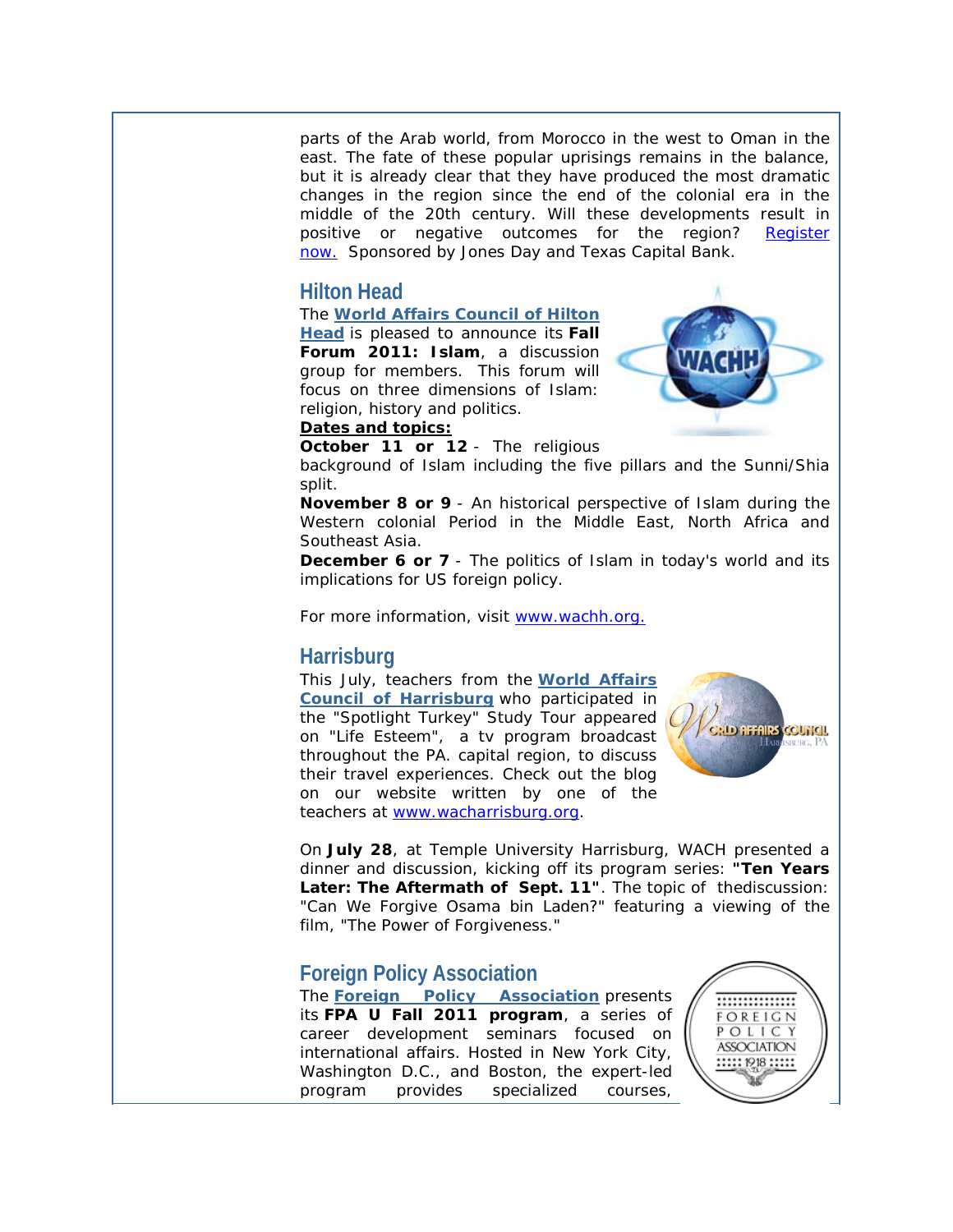networking opportunities, and invaluable access to insider information for the next generation of global professionals.

#### **This fall, seminars will be offered on careers in: International Development, the United Nations, and Working Around the World.**

- New York City: October 6, 12, 13
- Washington D.C.: October 18, 19, 20
- Boston: October 25, 26, November 3

For more information and the details for your city, please visi[twww.fpau.org](http://r20.rs6.net/tn.jsp?llr=v4lbnzbab&et=1106885626641&s=0&e=001FU0SXDZJbBkGrjcOxvIO_9xBQYBk8-XgiVNco03rwI1mNLbXULRzcahiksLp8yj62mtwod35qTcjKr2QNIYh0bTwjowypXWB) or email [fpau@fpa.org.](mailto:fpau@fpa.org)

**Gre ater Ham pton Roads**

The **[World Affairs Council of Greater Hampton Roads](http://r20.rs6.net/tn.jsp?llr=v4lbnzbab&et=1106885626641&s=0&e=001FU0SXDZJbBkGrjcOxvIO_9xBQYBk8-XgiVNco03rwI1mNLbXULRzcahiksLp8yj62mtwod35qTcRHUI-m7rC7dgNgc80i98nbRfUknd2ZUMv992zSvgP3w==)**, Virginia, announces that its annual **Ryan C. Crocker Global Citizen of the Year Award** for 2012 will be presented to **Robin Wright** in a special dinner event in February 2012. Ambassador Crocker, US Ambassador to Afghanistan, will attend and assist in presenting the award.

#### **Charlotte**

On **September 29, 2011**, the **[World](http://r20.rs6.net/tn.jsp?llr=v4lbnzbab&et=1106885626641&s=0&e=001FU0SXDZJbBkGrjcOxvIO_9xBQYBk8-XgiVNco03rwI1mNLbXULRzcahiksLp8yj62mtwod35qTfqSmGMoQlk8ELZ3mWaG6VgS_c0GBi-ges=)  [Affairs Council of Charlotte](http://r20.rs6.net/tn.jsp?llr=v4lbnzbab&et=1106885626641&s=0&e=001FU0SXDZJbBkGrjcOxvIO_9xBQYBk8-XgiVNco03rwI1mNLbXULRzcahiksLp8yj62mtwod35qTfqSmGMoQlk8ELZ3mWaG6VgS_c0GBi-ges=)** will present its **CEO Series** featuring **Christopher Kearney**. The World Affairs Council of Charlotte hosts CEOs from Charlotte area organizations who talk about their respective



companies from a global perspective. In addition, they offer insight on global economic trends, emerging markets and the future of the world economy. Christopher Kearney is Chairman, President and CEO of SPX Corporation, a global Fortune 500 multi-industry manufacturing leader. SPX's innovative products and technologies are helping to meet rising global demand for electricity, processed foods and beverages, and vehicle services - particularly in emerging markets.

#### **Denver**

On **August 9, 2011** the **[Denver World](http://r20.rs6.net/tn.jsp?llr=v4lbnzbab&et=1106885626641&s=0&e=001FU0SXDZJbBkGrjcOxvIO_9xBQYBk8-XgiVNco03rwI1mNLbXULRzcahiksLp8yj62mtwod35qTelZxfuwuB-orMH1qQmzPZbAcfzTK8l3FP4TL6oNAYw2A==)  [Affairs Council](http://r20.rs6.net/tn.jsp?llr=v4lbnzbab&et=1106885626641&s=0&e=001FU0SXDZJbBkGrjcOxvIO_9xBQYBk8-XgiVNco03rwI1mNLbXULRzcahiksLp8yj62mtwod35qTelZxfuwuB-orMH1qQmzPZbAcfzTK8l3FP4TL6oNAYw2A==)** will host **John Cassara**to present **"Terror Finance: The War Behind the War on Terror"**.

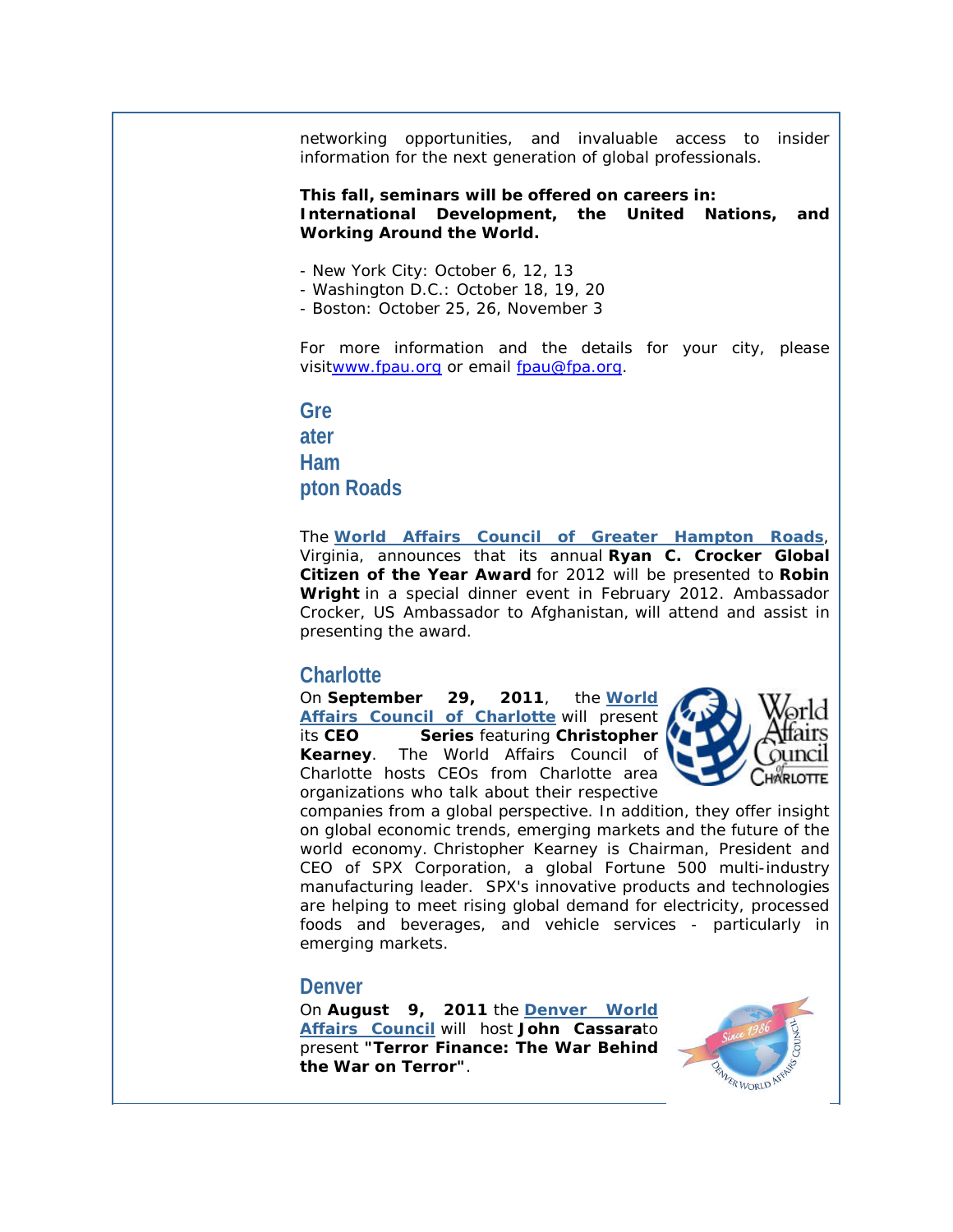In this lecture, John Cassara will give an overview of the challenges and examples of hidden financial systems employed by criminal and terrorist organizations. Mr. Cassara served as an intelligence officer and special agent for 26 years, beginning as a clandestine case officer for the CIA.

## **Peoria Area**

The **[Peoria Area World Affairs](http://r20.rs6.net/tn.jsp?llr=v4lbnzbab&et=1106885626641&s=0&e=001FU0SXDZJbBkGrjcOxvIO_9xBQYBk8-XgiVNco03rwI1mNLbXULRzcahiksLp8yj62mtwod35qTcSqyyIC9bvRZ-bYGe1edR4)  [Council](http://r20.rs6.net/tn.jsp?llr=v4lbnzbab&et=1106885626641&s=0&e=001FU0SXDZJbBkGrjcOxvIO_9xBQYBk8-XgiVNco03rwI1mNLbXULRzcahiksLp8yj62mtwod35qTcSqyyIC9bvRZ-bYGe1edR4)** will host **"The Arab Media Revolution and Democracy: Al Jazeera, Al Arabiya, Al Manar, Facebook and Twitter,"** presented by**Dr. Orayb Najjar**, Professor of Communications at Northern

Illinois University on **Thursday, August 18**. Dr. Najjar will explore how the evolution of the media has contributed to the struggles for greater rights and liberties for the people of the Middle East and North Africa. She will also delve into the emerging role of social media as the key source of current events in the region. The program will begin with a reception at 5:30 pm, followed by dinner at 6:00 pm and the presentation at 7:00 pm. PAWAC welcomes all members of any World Affairs Council to register at the member rate of \$30. Pre-registration is required and may be done online at [http://artstix.artspartners.net.](http://r20.rs6.net/tn.jsp?llr=v4lbnzbab&et=1106885626641&s=0&e=001FU0SXDZJbBkGrjcOxvIO_9xBQYBk8-XgiVNco03rwI1mNLbXULRzcahiksLp8yj6YaVfbWCwHpoZsX4rMVIPKAfqN2OaKp6trJmjLveooZRnprNcIVW4PA==)

# **Santa Fe**

**Colombian Ambassador Gabriel Silva Lujan** will speak about U.S. - Latin American Political and Economic Relations. Presented Council on International Relations by **[Santa Fe Council on](http://r20.rs6.net/tn.jsp?llr=v4lbnzbab&et=1106885626641&s=0&e=001FU0SXDZJbBkGrjcOxvIO_9xBQYBk8-XgiVNco03rwI1mNLbXULRzcahiksLp8yj62mtwod35qTeakE0jWpdzmn3JZ-GOYR0j)** 



**[International Relations](http://r20.rs6.net/tn.jsp?llr=v4lbnzbab&et=1106885626641&s=0&e=001FU0SXDZJbBkGrjcOxvIO_9xBQYBk8-XgiVNco03rwI1mNLbXULRzcahiksLp8yj62mtwod35qTeakE0jWpdzmn3JZ-GOYR0j)**, **Saturday, August 20**, 3:00 - 5:00 pm, The Forum, Santa Fe University of Art & Design; 1600 St. Michael's Dr, \$15 Members/\$20 Non-members, Register: [sfcir.org,](http://r20.rs6.net/tn.jsp?llr=v4lbnzbab&et=1106885626641&s=0&e=001FU0SXDZJbBkGrjcOxvIO_9xBQYBk8-XgiVNco03rwI1mNLbXULRzcahiksLp8yj62mtwod35qTeakE0jWpdzmn3JZ-GOYR0j) or call (505) 982-4931.

**Laura Sherman**, Senior Legal Advisor at Transparency International-USA, will deliver the first of four lectures in **Santa Fe Council on International Relations' Fall 2011 International Lecture Series** entitled: *Corruption Around the World*. Sherman's talk, Corruption: A Global Overview, will focus on the scope of corruption around the world and efforts to fight it. **Saturday, August 27**, 3:00 - 5:00 pm, The Forum, Santa Fe University of Art & Design; 1600 St. Michael's Dr, \$15 Members (or \$48 for the series of 4 lectures)/\$20 Non-members, Register: sfcir.org, or call (505) 982-4931.

**Mike Ryan**, Chief Financial Analyst and Chief Investment Strategist for UBS Wealth Management, will discuss global trends that UBS' Wealth Management Research - Americas has identified as important to the United States and to the rest of the world in a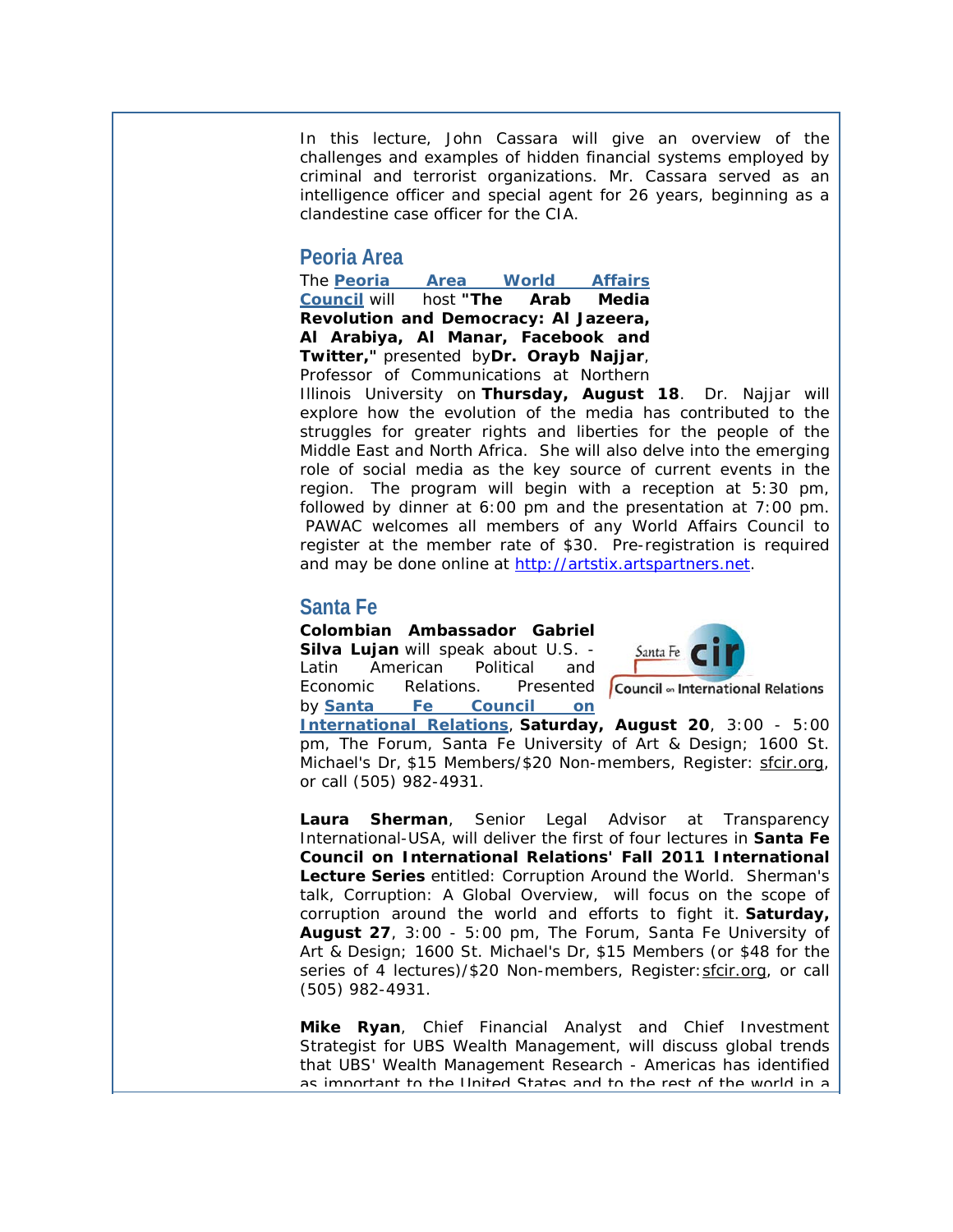talk entitled: *The Decade Ahead: Trend Extenders, Trend Breakers and Paradigm Shifts*. **Thursday, September 8**, 5:30 p.m.- 7:30 pm, Santa Fe Preparatory School, 1101 Camino de Cruz Blanca, \$15 Members; \$20 Non-members, Register: sfcir.org, or call (505) 982-4931.

## **Las Vegas**

The **[World Affairs Council of Las](http://r20.rs6.net/tn.jsp?llr=v4lbnzbab&et=1106885626641&s=0&e=001FU0SXDZJbBkGrjcOxvIO_9xBQYBk8-XgiVNco03rwI1mNLbXULRzcahiksLp8yj62mtwod35qTdOZvTh9ftX0-piFNLUCZ2j)  [Vegas](http://r20.rs6.net/tn.jsp?llr=v4lbnzbab&et=1106885626641&s=0&e=001FU0SXDZJbBkGrjcOxvIO_9xBQYBk8-XgiVNco03rwI1mNLbXULRzcahiksLp8yj62mtwod35qTdOZvTh9ftX0-piFNLUCZ2j)**was approved for provisional membership with the **National Council for International Visitors**. WACLV looks forward to working with other international visitor organizations, community organizations, and individuals as we develop the State Department's International Visitor



Leadership Program. Please e-mailcontact@wacly.org for inquiries or suggestions. The IVLP program director for Las Vegas is Matthew McNeelege who can be reached at (702) 435-1385.

## **Boston**

On Thursday, August 25,**[WorldBoston](http://r20.rs6.net/tn.jsp?llr=v4lbnzbab&et=1106885626641&s=0&e=001FU0SXDZJbBkGrjcOxvIO_9xBQYBk8-XgiVNco03rwI1mNLbXULRzcahiksLp8yj62mtwod35qTdf32hChnV1es-X6eS7CLvfQ4jDVHIegps=)**, the World Affairs Council serving Eastern Massachusetts, will continue its



popular "Chat & Chowda" author series with award-winning *Boston Globe* reporter Sally Jacobs, the author of **The Other Barack: The Bold and Reckless Life of President Obama's Father**.

WorldBoston's "Chat & Chowda" series convenes one evening every month, from 5:30 - 7:00 pm, to feature prominent authors on international affairs, stimulating community discussion, and delicious Boston chowda. We look forward to seeing you soon! Reserve your place today by calling 617-542-8995 x104.

# **Columbus**

The **[Columbus Council](http://r20.rs6.net/tn.jsp?llr=v4lbnzbab&et=1106885626641&s=0&e=001FU0SXDZJbBkGrjcOxvIO_9xBQYBk8-XgiVNco03rwI1mNLbXULRzcahiksLp8yj6GbEUn8MIKVWDn_NPxl7WCp-GDGVpopQfN5H6rquq-KeZkb8TGa2IwA==) on World [Affairs](http://r20.rs6.net/tn.jsp?llr=v4lbnzbab&et=1106885626641&s=0&e=001FU0SXDZJbBkGrjcOxvIO_9xBQYBk8-XgiVNco03rwI1mNLbXULRzcahiksLp8yj6GbEUn8MIKVWDn_NPxl7WCp-GDGVpopQfN5H6rquq-KeZkb8TGa2IwA==)**kicked off its new fiscal year on July 1 with some new programming announcements after concluding an intensive strategic planning process.



**The focus of the Council's Public Programs** 

**will rest on its signature luncheons, forums aligning with 2011 Great Decisions foreign policy topics, Webcasts, discussion groups and travel. Tess Mateo, co-leader of the World Business Council for Sustainable Development's Vision 2050 study, launched this programming on July 20 speaking to an audience of 125 business, civic and academic leaders.**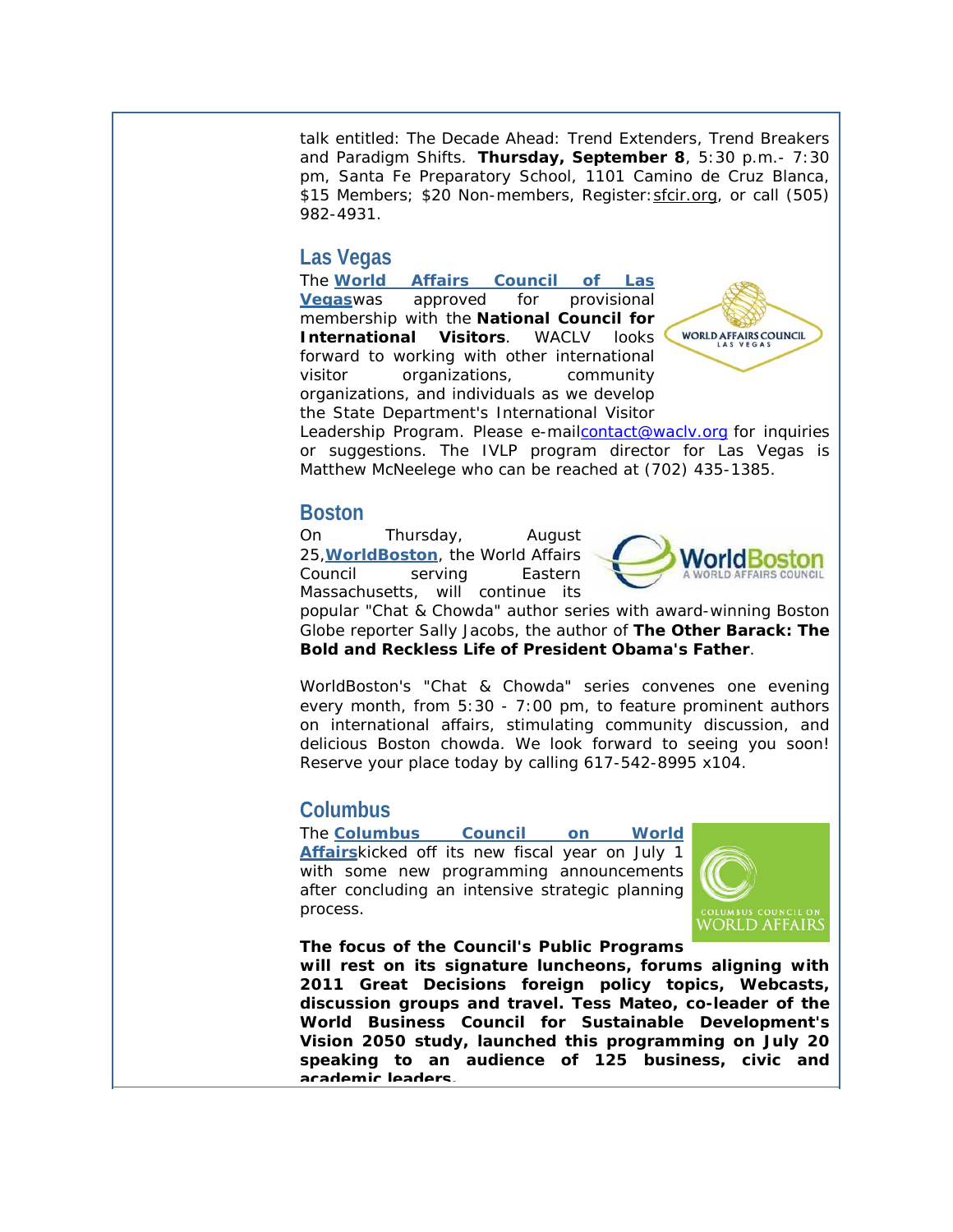The Council's K-12 Programs will offer equally exciting opportunities for area youth and educators. These will include a series of youth forums examining the most pressing foreign policy issues; a September teacher institute utilizing a Horn of Africa discussion as content backdrop; development of curriculum modules, lesson plans and tool kits leveraging the Council's other programs and easily accessible via Web; and a series of GlobalCamps already underway.

## **WACA Leadership Network**

To access the WACA Leadership Network, go to **our [homepage](http://r20.rs6.net/tn.jsp?llr=v4lbnzbab&et=1106885626641&s=0&e=001FU0SXDZJbBkGrjcOxvIO_9xBQYBk8-XgiVNco03rwI1mNLbXULRzcahiksLp8yj62mtwod35qTcn1jWuEx5AQTnkT1bdNRI_O7EeXgny3lG6lPB0fHbXKA==)** and click on WACA Leadership Network on the right-hand side.

## **Available Authors**

For details, see above

## **Speaker Recommendations**

All recommended speakers are posted in a database that is searchable by topic and area. Users can directly recommend speakers for other councils and make comments on existing entries.

# **Stuff You Should Know**

**[The Virtual Library](http://r20.rs6.net/tn.jsp?llr=v4lbnzbab&et=1106885626641&s=0&e=001FU0SXDZJbBkGrjcOxvIO_9xBQYBk8-XgiVNco03rwI1mNLbXULRzcahiksLp8yj62mtwod35qTcn1jWuEx5AQTnkT1bdNRI_O7EeXgny3lFh3v1nrUYo51CJN9P2fvSi0IhkynCMBApQWLGIql0G14xgzviDyBUeew8KtoiuUGDcjFY-ACKBQKdoIFC9VyTzjRnIt1kzVlC4XYHGoL_sq17zyPNcLhf-kO3TWzdj_WY=) Latest from the Capitol:**

President Obama on the Status of the Debt Ceiling Debate 7/29/11 **[Watch video.](http://r20.rs6.net/tn.jsp?llr=v4lbnzbab&et=1106885626641&s=0&e=001FU0SXDZJbBkGrjcOxvIO_9xBQYBk8-XgiVNco03rwI1mNLbXULRzcahiksLp8yj62mtwod35qTcv16maV2OsgO3eXl_yI0UWD3Tb5g4emh8D4Ef90eFztJilmUuvVlDo)**



1

House Committee on Foreign Affairs Passes Fiscal Year 2012 Bill 7/20/11 **[Watch video.](http://r20.rs6.net/tn.jsp?llr=v4lbnzbab&et=1106885626641&s=0&e=001FU0SXDZJbBkGrjcOxvIO_9xBQYBk8-XgiVNco03rwI1mNLbXULRzcahiksLp8yj62mtwod35qTcqVF3Wzw79rkxtk_1vGUnpuMa045IkTRxo54oLG3_H4dXRMnPX-3tzyvZXuh5u0x-ZMpzT2YvWzQ==)**

## **Be Part of the WACA Newsletter!**

If you would like to highlight an upcoming program, **[email Kelsey](mailto:kcompton@worldaffairscouncils.org)  [Compton](mailto:kcompton@worldaffairscouncils.org)** with the relevant information (a 50-100 worddescription and a graphic). Of course, if there is anything else we can do to help promote your programs within the network, please let us know!

**The World Affairs Councils of America** 1200 18th St., NW, Suite 902, Washington, DC 20036 **Phone** (202) 833-4557 **Fax** (202) 833-4555 **Email** waca@worldaffairscouncils.org **Website** www.worldaffairscouncils.org

**[Forward email](http://ui.constantcontact.com/sa/fwtf.jsp?llr=v4lbnzbab&m=1101437906933&ea=ageorgantas@worldaffairscouncils.org&a=1106885626641&id=preview)**